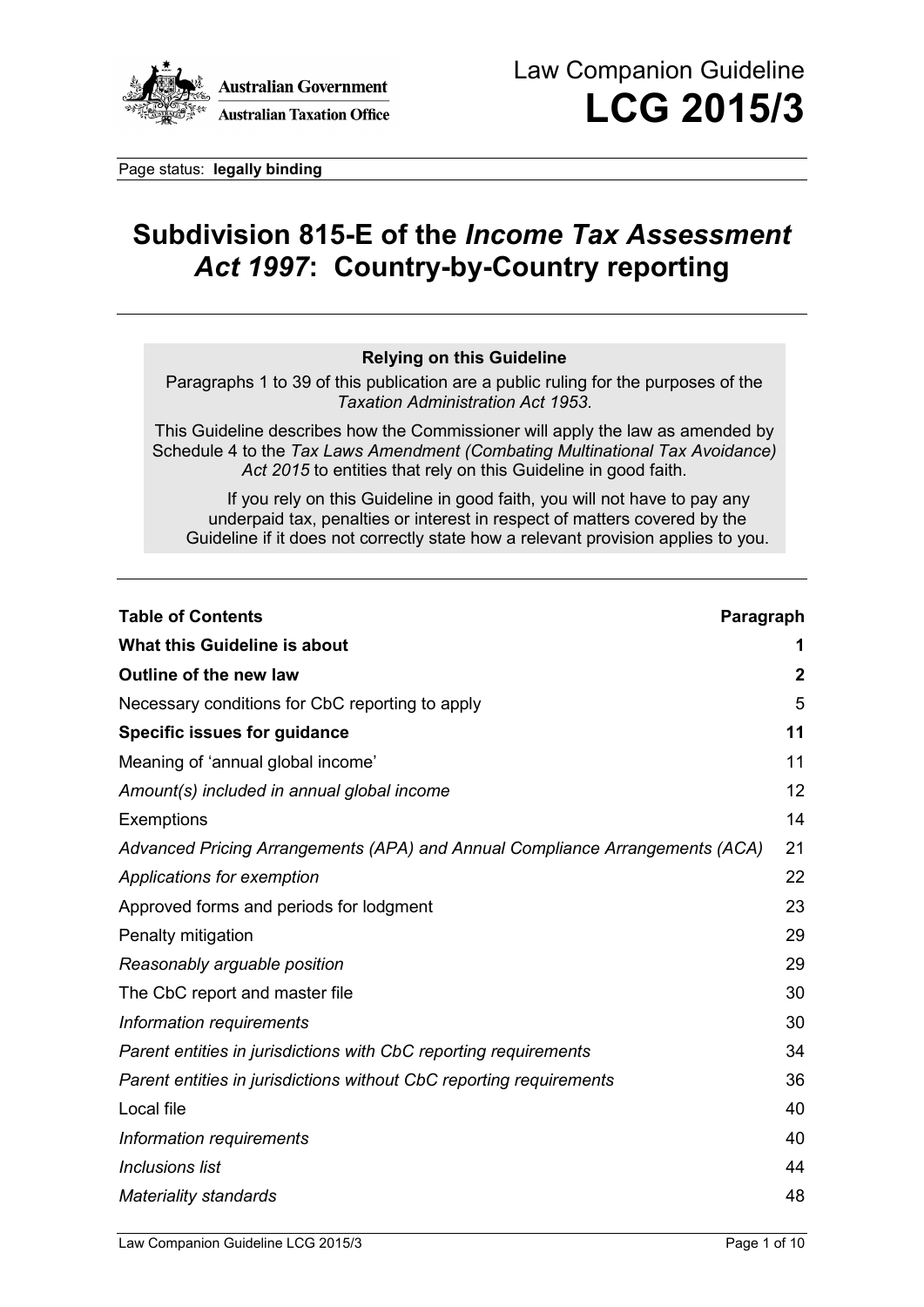| Page status: legally binding                   |    |  |
|------------------------------------------------|----|--|
| Other reporting and documentation requirements | 50 |  |
| International Dealings Schedule (IDS)          | 50 |  |
| Subdivision 284-E documentation                | 53 |  |
| Future guidance                                | 54 |  |
|                                                |    |  |

#### **What this Guideline is about**

1. This Guideline discusses *Tax Laws Amendment (Combating Multinational Tax Avoidance) Act 2015* (the Act), in particular, Schedule 4. The Schedule creates Subdivision 815-E of the *Income Tax Assessment Act 1997* (ITAA 1997) and implements Country-by-Country reporting (CbC reporting). The measure reflects the recommendations that are set out in the Organisation for Economic Co-operation and Development (OECD) report *Transfer Pricing Documentation and Country-by-Country Reporting*[1](#page-1-0) as supplemented by other OECD documents on the implementation of the report's recommendations<sup>[2](#page-1-1)</sup> (hereafter, these documents will be referred to as 'OECD guidance').

# **Outline of the new law**

2. Subdivision 815-E of the ITAA 1997 implements the OECD's new transfer pricing documentation standards so that a multinational is required to give (lodge) annual statements to the Commissioner if, during a period in the immediately preceding income year (the relevant period), it had annual global income of A\$1 billion or more.

3. CbC reporting applies to income years starting on or after 1 January 2016. Under CbC reporting, significant global entities are required to give the Commissioner three statements, corresponding to the CbC report, master file and local file as outlined in the OECD guidance. Each of the three statements has a particular focus:

- the 'CbC report' provides information about where economic activity is undertaken and profits are reported by the multinational group
- the 'master file' provides a high-level description of the group's global business operations, including an outline of its organisational structure and use of intangibles and intercompany financial activities
- the 'local file' provides information about a local entity's management structure and business strategy; specific cross-border related party transactional data, including information about how transfer pricing decisions have been made; and financial information, including the local entity's annual financial accounts.

4. These statements will enable us to better understand the global operations of multinational enterprises and to better conduct transfer pricing risk assessments and identify profit shifting risks.

<span id="page-1-0"></span><sup>1</sup> OECD (2015), *Transfer Pricing Documentation and Country-by-Country Reporting, Action 13 - 2015 Final*   $\overline{a}$ 

<span id="page-1-1"></span>*Report*, OECD/G20 Base Erosion and Profit Shifting Project, OECD Publishing, Paris.) <sup>2</sup> OECD (2015), *Action 13: Country-by-Country Reporting Implementation Package*, OECD Publishing, Paris; and OECD (2015), *Action 13: Guidance on the Implementation of Transfer Pricing Documentation and Country-by-Country Reporting*, OECD Publishing, Paris.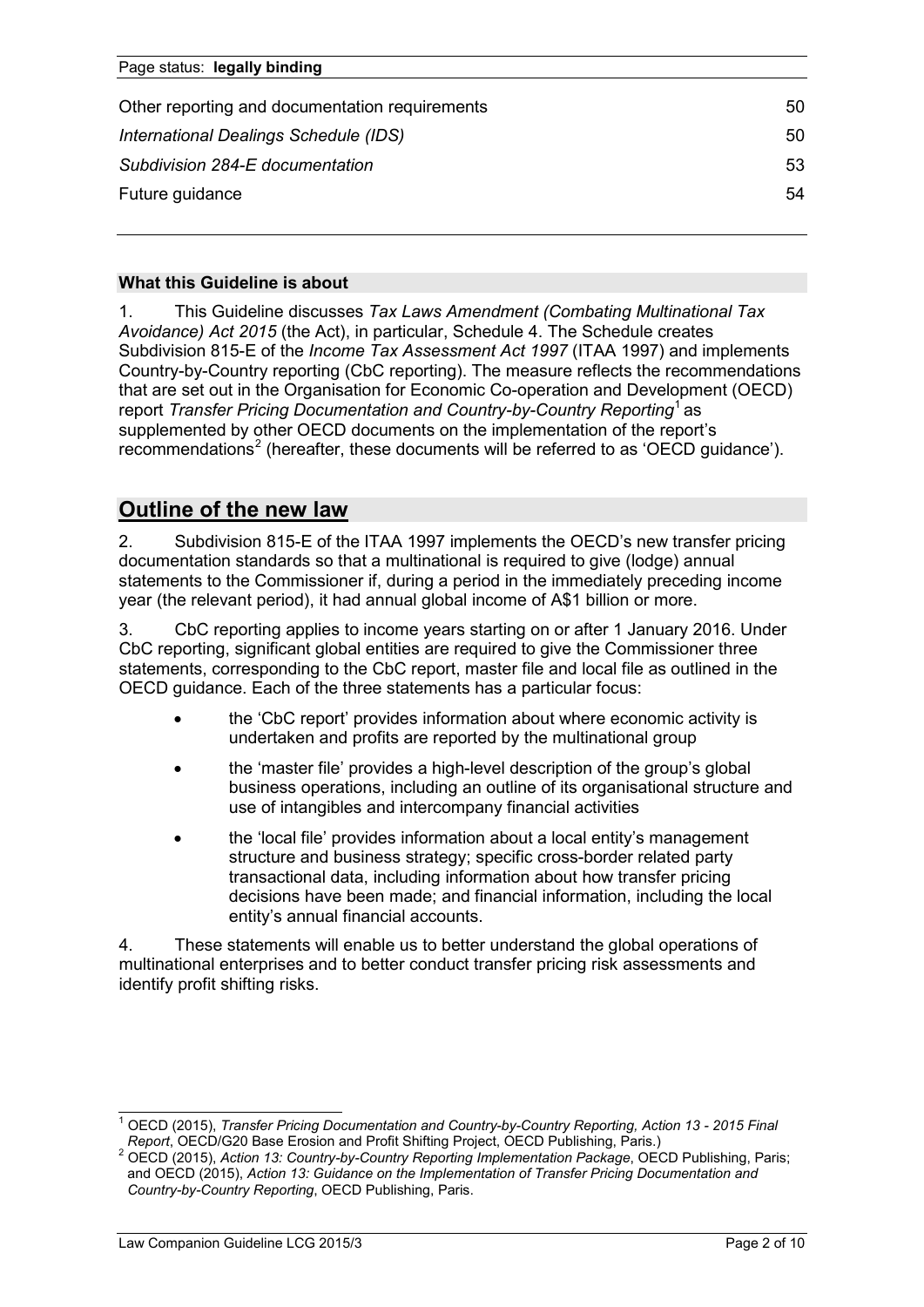# **Necessary conditions for CbC reporting to apply**

5. An entity must lodge all statements if it is a significant global entity for the relevant period and is a resident for Australian tax purposes or carries on business operations through an Australian permanent establishment, unless it is exempted by written notice or legislative instrument from lodging one or more of the statements.

6. A significant global entity is:

- a global parent entity (an entity not controlled by another entity) that has an annual global income of A\$1 billion or more for a period, or
- a member of a group of entities consolidated for accounting purposes as a single entity with a global parent entity that has an annual global income of A\$1 billion or more for the same period.

7. Further, the Commissioner can make a determination that a global parent entity is a significant global entity where:

- global financial statements have not been prepared for the period, and
- the Commissioner has reasonable grounds to believe that the entity's annual global income for the period would have been A\$1 billion or more.

8. A subsidiary of a global group that is not included in the global parent entity's consolidated financial statements will not meet the definition of a significant global entity and will therefore be out of scope of CbC reporting. For example, if because of paragraphs 27-[3](#page-2-0)3 of the AASB 10,<sup>3</sup> a global parent entity that is an investment entity is not permitted to consolidate its subsidiaries, such subsidiaries are not significant global entities. However, the global parent entity may still be a significant global entity if its annual global income is A\$1 billion or more.

9. As the significant global entity threshold specified in CbC reporting is A\$1 billion, it is not relevant whether an entity is below the OECD guidance's stipulated reporting threshold of  $\epsilon$ 750 million.<sup>[4](#page-2-1)</sup> The A\$1 billion threshold is considered to represent a near equivalent amount in Australian currency to the OECD stipulated threshold. Where accounts are recorded in a foreign currency, the currency conversion rules should be applied in compliance with section 960-[5](#page-2-2)0 of the ITAA 1997 and the related regulations.<sup>5</sup>

10. You should contact us if you are unsure about whether you are a significant global entity.

# **Specific issues for guidance**

# **Meaning of 'annual global income'**

11. The 'annual global income' of a global parent entity for a period is the group's total annual income as shown in its latest global financial statements for the period. Section 960-570 of the ITAA 1997 provides that global financial statements are financial statements prepared for the relevant 12 month period in accordance with relevant accounting and auditing principles or, if the accounting and auditing principles do not apply, with commercially accepted principles that produce a true and fair view of an entity's financial position and performance.

<span id="page-2-0"></span> $\overline{\text{3}}$  Paragraphs 27-33 of the AASB 10 provides that an investment entity that is a parent shall not consolidate its subsidiaries subject to the exceptions in AUS 4.2 and paragraph 32.

<span id="page-2-1"></span>See OECD (2015), *Action 13: Guidance on the Implementation of Transfer Pricing Documentation and Country-by-Country Reporting, OECD Publishing, Paris, page 4-5.* 

<span id="page-2-2"></span>*Country-by-Country Reporting*, OECD Publishing, Paris, page 4-5. 5 Also see paragraphs 2.17 and 2.18 of the Explanatory Memorandum to the *Tax Laws Amendment (Combating Multinational Tax Avoidance) Bill 2015*, pages 18-19.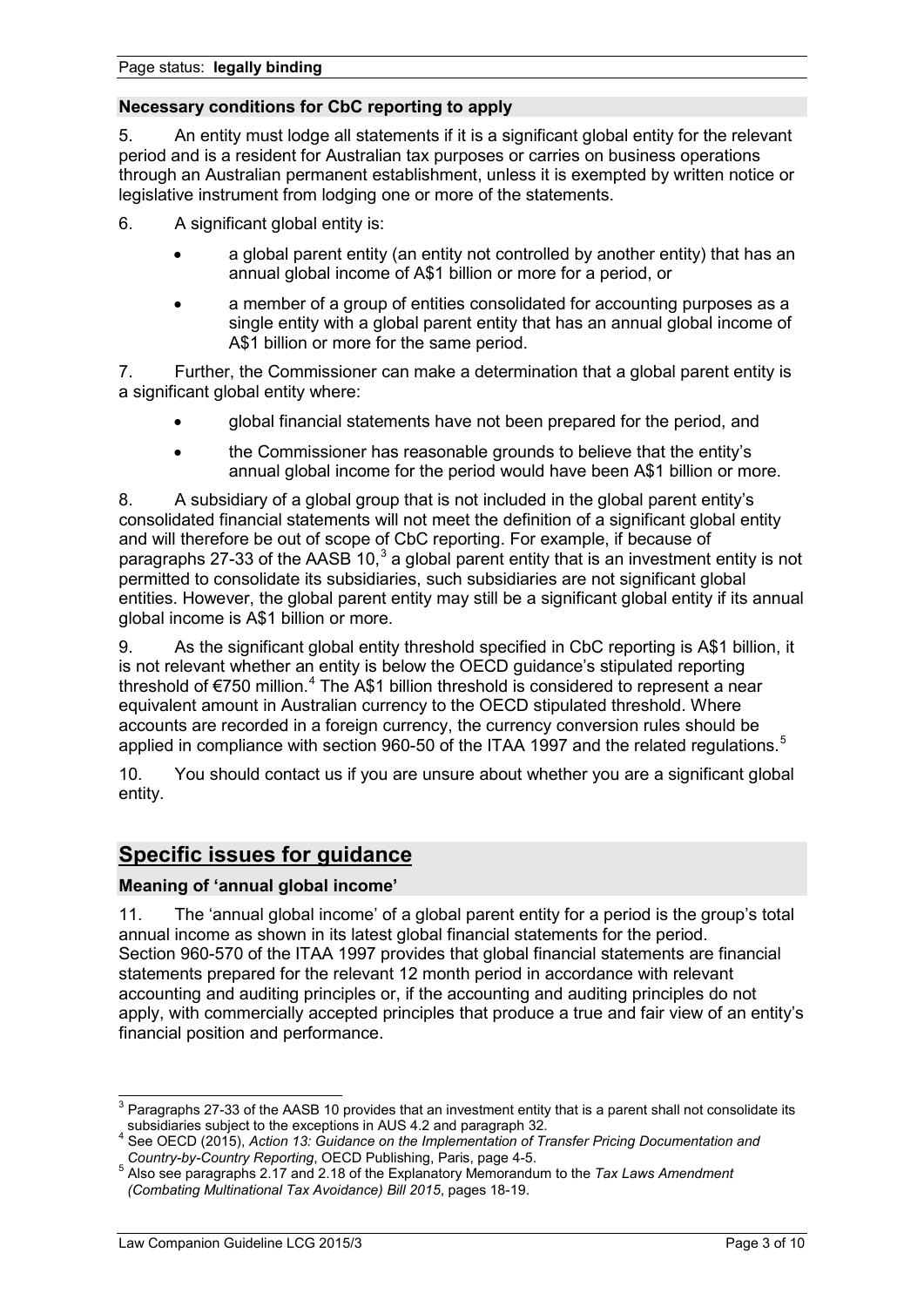# *Amount(s) included in annual global income*

12. A global parent entity's annual global income for a period is the total income shown in the group's latest consolidated financial statements for the period if the group is consolidated for accounting purposes. If the global parent entity is a single entity, and not a member of a consolidated group, its annual global income for the period is the total income shown in its latest financial statements for that period.

13. Annual global income is determined by the total income disclosed or shown in the global financial statements for a period, whether that income is disclosed as a single line or in multiple lines in those financial statements. For example, income from a joint venture should be included in the group's annual global income by whichever method is used to report that income. Therefore, a group's annual global income would necessarily include the figure as reported.

# **Exemptions**

14. The OECD guidance sets out revised standards for transfer pricing documentation and recommends that jurisdictions require multinationals to provide information through CbC reporting. Aimed at enhancing transparency, and recognising it is an essential part of tackling profit shifting, the OECD recommends that there should be no exemptions from filing the CbC report if a multinational meets the stipulated reporting threshold of  $E$ 750 million or a near equivalent amount in domestic currency.

15. While CbC reporting in Australia closely follows the OECD guidance, it also provides the Commissioner with the discretion to exempt an entity, or a class of entities, from providing a statement or statements. The Commissioner may by written notice exempt an entity, or by legislative instrument exempt a specified class of entities, from lodging one or more statements.

16. This discretion will be exercised in limited circumstances. When considering a request for an exemption from lodging a statement in a particular instance for a specified period, the relevant factors we will take into account include:

- the entity's risk profile, including the amount of its overseas dealings
- the compliance burden on the entity
- whether we will receive the relevant statement or statements by alternative means, for example via exchange of information.

17. CbC reporting is intended to capture transfer pricing risk, which can only occur when an entity engages in cross border transactions and arrangements. Accordingly, if an entity meets the requirements for being a significant global entity, but does not engage in international transactions, the entity can apply for an exemption from some or all of the CbC reporting requirements on the basis of their low risk profile. Similarly, sovereign wealth funds may apply for an exemption from some or all of the CbC reporting requirements, which may be considered favourably to the extent to which they have secured sovereign immunity status through a private binding ruling issued by the ATO.

18. In instances where we consider an exemption is not appropriate, where relevant, we may consider whether an entity's circumstances make it appropriate to complete a simplified or short form local file rather than a full local file (see paragraphs 40 to 43 of this Guideline).

19. We are looking into other possible exemptions that we may offer and intend to release further guidance on:

- specific classes of entities that we decide to exempt from providing one or more of the statements under CbC reporting, and
- for individual entity exemptions, additional factors we will take into consideration on a general level as well as for specific types of entities and activities.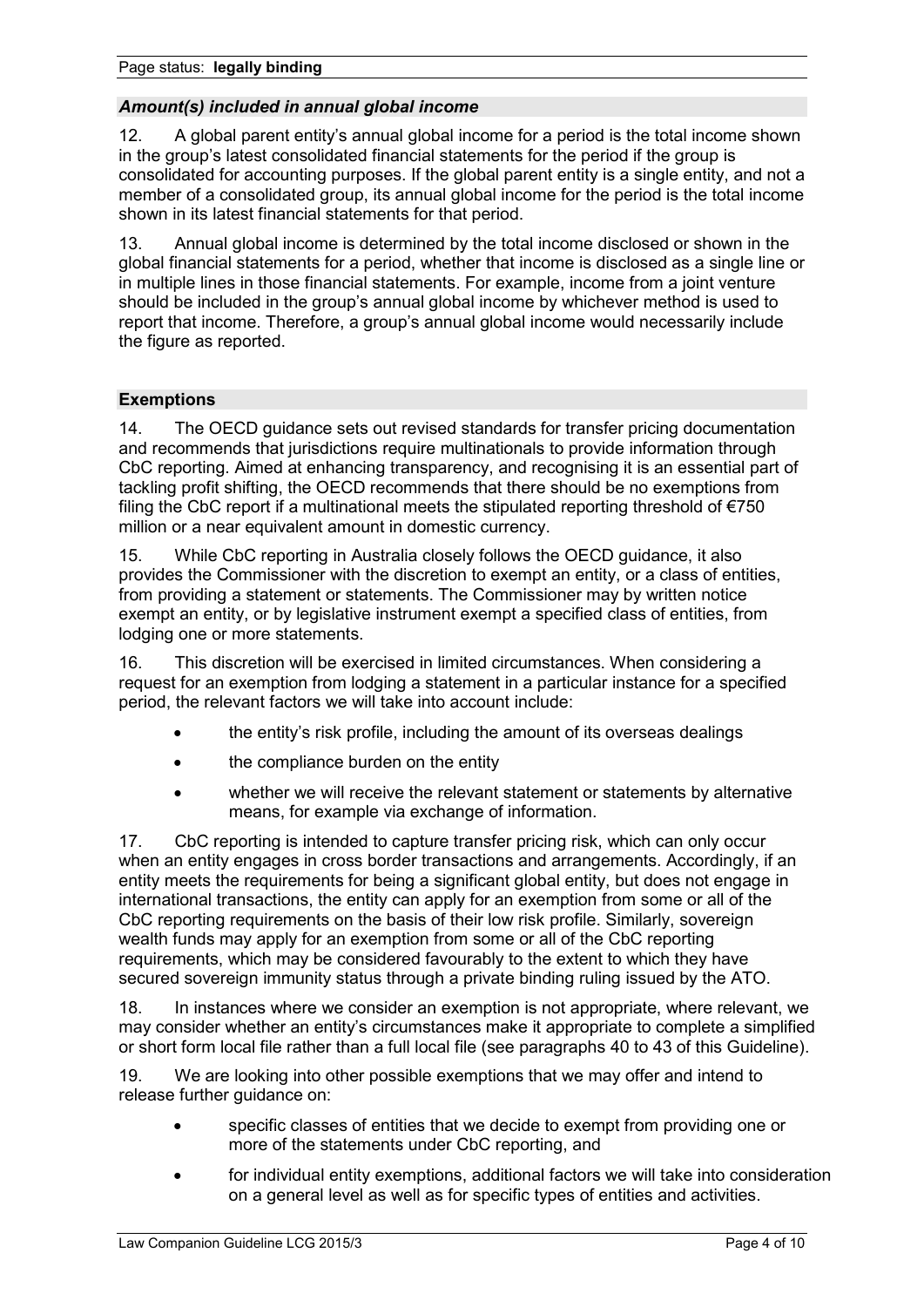#### Page status: **legally binding**

20. We intend to exempt by legislative instrument exempt entities listed in Division 50 of the ITAA 1997 that are significant global entities from CbC reporting. That is, we are not intending to apply the CbC reporting provisions to significant global entities that are exempt from income tax. CbC reporting will therefore not apply to the Commonwealth or State entities of the type covered by Division 50.

# *Advanced Pricing Arrangements (APA) and Annual Compliance Arrangements (ACA)*

21. Having an APA or ACA in place will not, of itself, be grounds for an entity to be granted an exemption from providing a statement or statements in the approved form. However, when we design the three differentiated approved forms for the local file, we will consider ways to ensure that, as far as possible, there is no unnecessary duplication in the reporting requirements.

# *Applications for exemption*

22. If an entity wishes to apply for an exemption from providing one or more of the statements under CbC reporting, it should provide us with a written request that outlines the grounds on which it considers exemption should apply. Each request will be considered on its merits.

# **Approved forms and periods for lodgment**

23. The statements for CbC reporting must be lodged electronically in the approved form within 12 months after the end of the income year or the replacement reporting period to which they relate. For expediency, an entity may choose to lodge one or more of the required statements at the same time as their income tax return.

24. An entity must use its best endeavours to meet its CbC reporting obligations. If statements are not lodged by the date required, administrative penalties may apply.

25. If more than one entity within a group is subject to CbC reporting, the master file and/or CbC report may be lodged by a specifically nominated member of that group.

26. As soon as practicable after enactment, we will set out the specifications of the approved forms.

27. The approved forms will not require information that goes beyond what the OECD guidance recommends for each type of file or report. Consistent with the OECD guidance, the information provided in the statements will not be made available publicly, but it may be made available to tax authorities in other jurisdictions under Australia's exchange of information arrangements.

28. An entity can apply for an extension to provide their CbC documentation. Applications should outline the reasons why an extension is being requested and it is expected that the application would be provided to the ATO on or before the date on which the entity is due to lodge their tax return.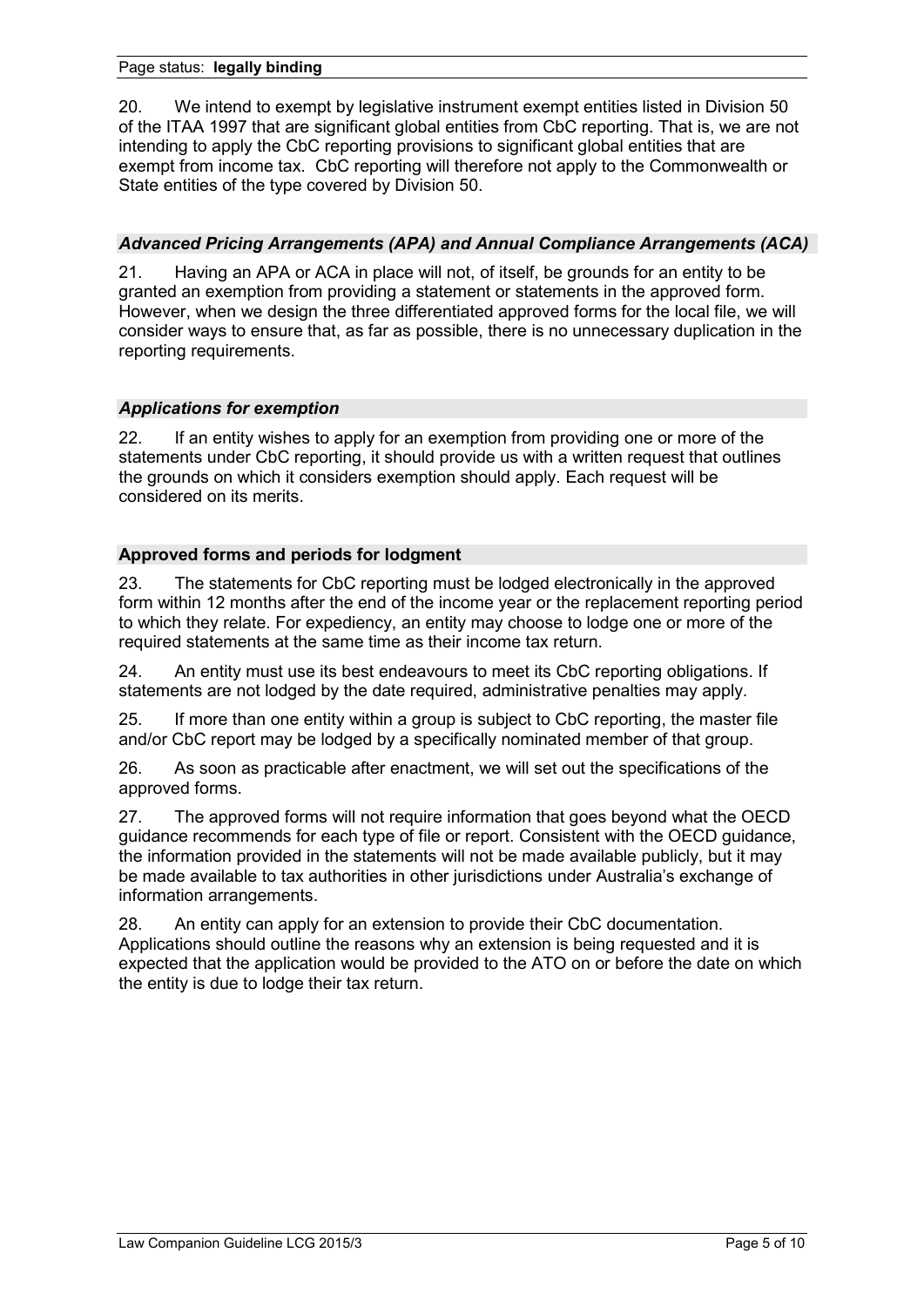#### **Penalty mitigation**

#### *Reasonably arguable position*

29. Whether an entity has a reasonably arguable position is determined by whether it can be concluded in the circumstances that its position is as likely or more likely to be correct than incorrect. Paragraph 5.37 of the Explanatory Memorandum<sup>[6](#page-5-0)</sup> states that an entity will not be eligible to have a reasonably arguable position in relation to a transfer pricing matter by reason of providing a CbC report, master file or local file to the Commissioner. This means that information contained in the local and master file content can only be used as evidence to support a reasonably arguable position to the extent that the content has been relied upon to inform an entity's income tax return.

# **The CbC report and master file**

# *Information requirements*

30. The approved form for the statements corresponding to the CbC report and master file will include the information outlined in Annexures III and I of the OECD guidance.

31. In the case of the CbC report, the approved form will be the OECD specified CbC XML schema. The CbC report will require information about the multinational group's income, taxes and business activities sorted by tax jurisdiction.

32. As noted in paragraph 3 of this Guideline, the master file will require a description of the group's global business operations, including an outline of its organisational structure and use of intangibles and intercompany financial activities.

33. To ensure the right balance is struck between the compliance burden imposed on the significant global entity and the usefulness of the information for tax administration purposes, we will be following the OECD guidance closely, including the scope of the information that is required to be disclosed in the master file. For example, the description of the supply chain in the master file will be limited to the group's products and/or service offerings amounting to more than 5 percent of the group's turnover.

# *Parent entities in jurisdictions with CbC reporting requirements*

34. It will be the Australian entity's responsibility to use its best endeavours to meet its CbC reporting obligations. This is most relevant with respect to the CbC report where a parent entity resides in a jurisdiction that has implemented comparable CbC reporting requirements but does not have an information sharing arrangement with Australia.

35. Consistent with the OECD guidance (but subject to the limitations that it stipulates), where a jurisdiction fails to provide information because of a failure to exchange information despite an agreement with that jurisdiction to exchange information, secondary mechanisms may provide for CbC reporting documentation being obtained from other jurisdictions, starting with the jurisdiction of the next tier parent country.

<span id="page-5-0"></span> $\overline{\phantom{a}}$  Explanatory Memorandum to the Tax Laws Amendment (Combating Multinational Tax Avoidance) Bill 2015, page 67.

<span id="page-5-1"></span><sup>7</sup> OECD (2015), *Transfer Pricing Documentation and Country-by-Country Reporting*, page 25.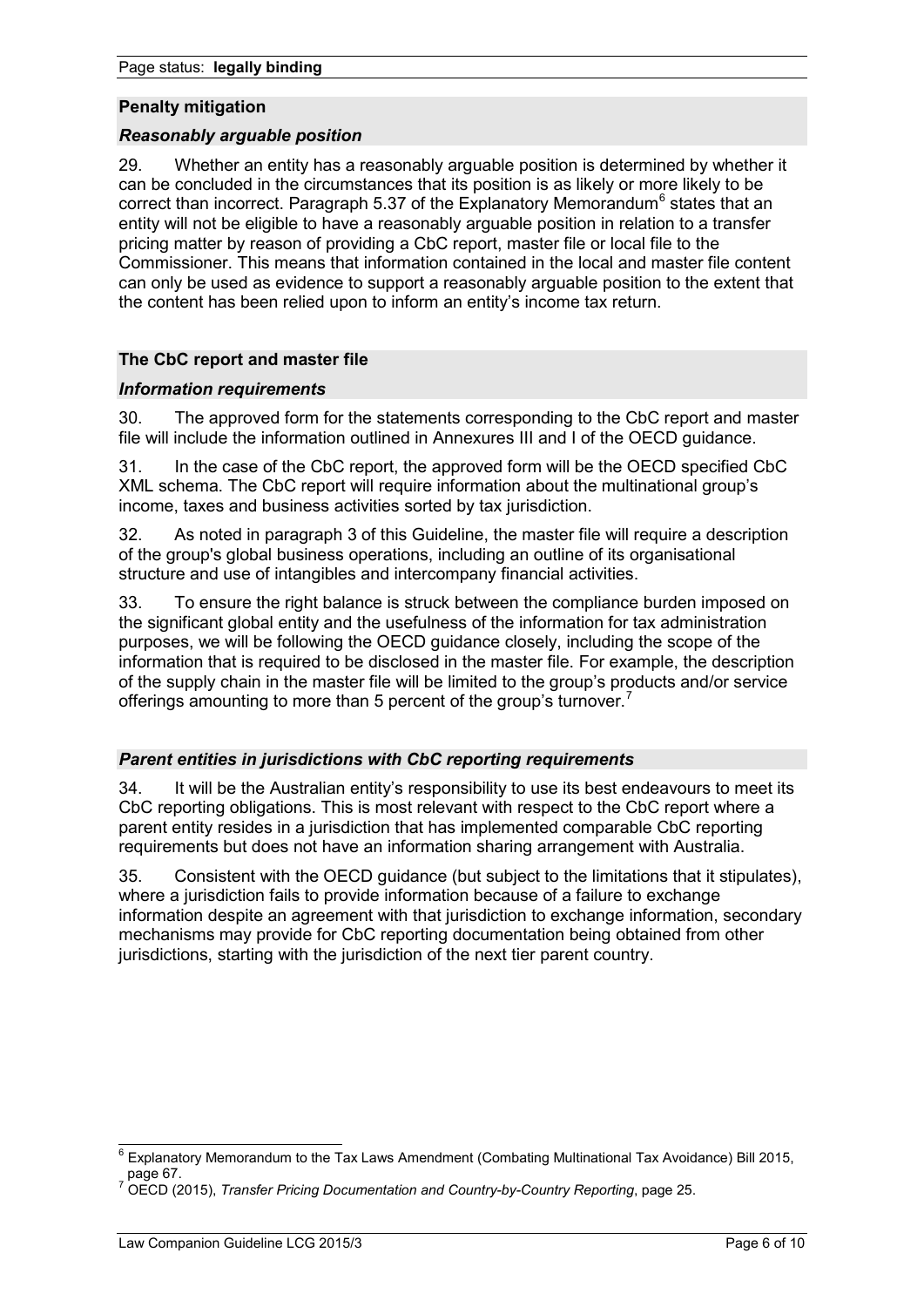# *Parent entities in jurisdictions without CbC reporting requirements*

36. We recognise that in some situations it may be outside of an entity's control to provide us with the required information given that other countries are yet to adopt and implement CbC reporting as per the OECD guidance.

37. If an entity encounters difficulties in being able to provide any statement, it should contact us to discuss the options, including whether an exemption is appropriate. For example, if an entity finds itself in a situation where it is unable to provide the CbC report and/or master file because its parent entity is not yet required to do so in its local jurisdiction, an exemption will most likely be granted for the first year of CbC reporting (with respect to the CbC report and master file). However, the entity will still need to provide a local file.

38. The approach we will follow when a parent company resides in a country that is yet to adopt CbC reporting is the same approach that we will follow when a parent company resides in a country that has not implemented CbC reporting (irrespective of whether that country is a member of the OECD).

39. Consistent with the OECD guidance (but subject to the limitations that it stipulates), where a jurisdiction fails to provide information because it has not required CbC reporting from the ultimate parent entity of a multinational entity group, secondary mechanisms may provide for CbC reporting documentation being obtained from other jurisdictions, starting with the jurisdiction of the next tier parent country.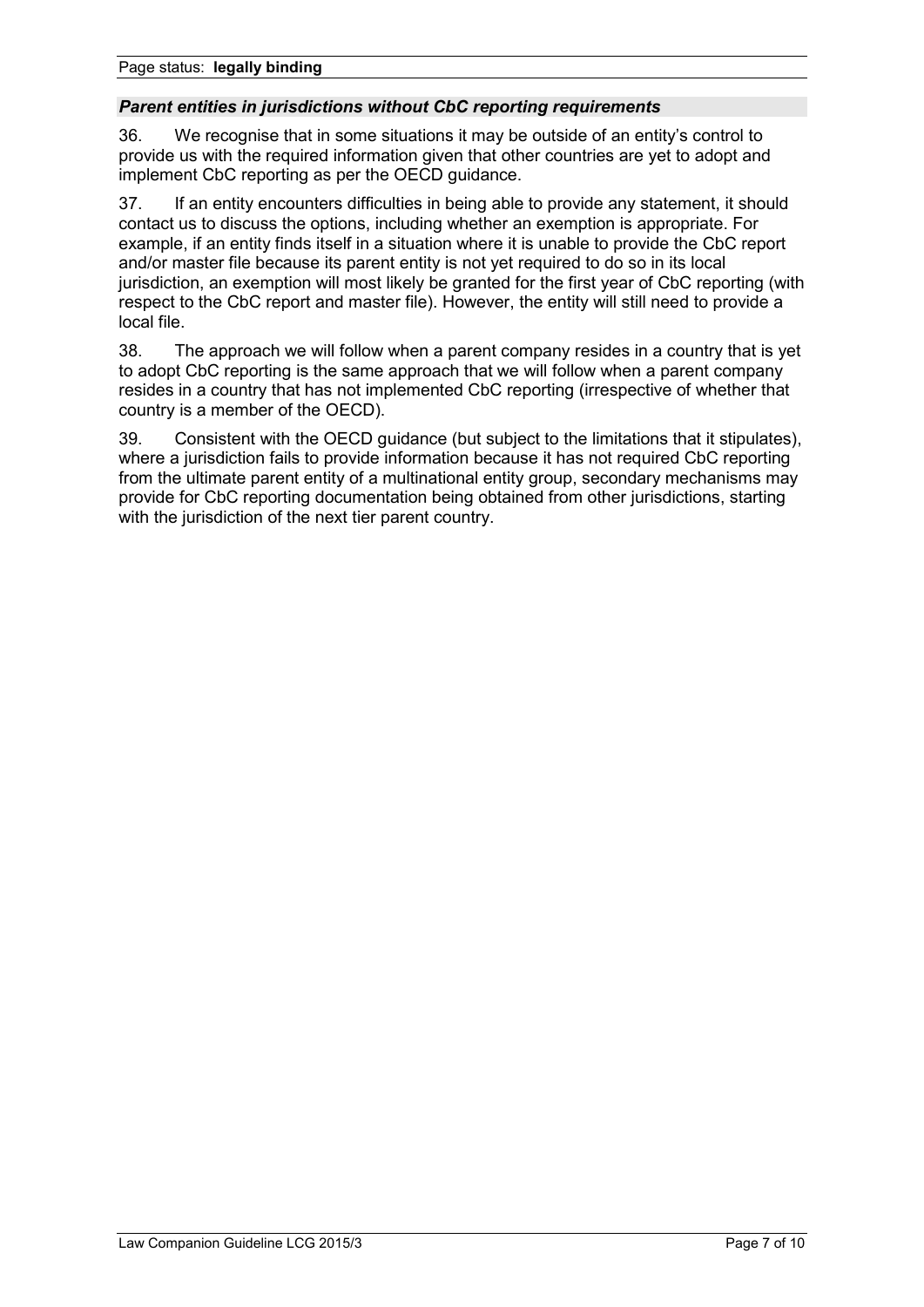# **Local file**

#### *Information requirements*

40. The approved form for the local file will be based on the information requirements outlined in Annex II of the OECD guidance. The local file will therefore include information about a local entity's management structure and business strategy, specific cross-border related party transactional data, and financial information.

41. We are in the process of determining the details of the information that will be required in the local file. We intend to provide differentiated approved forms for the local file, aimed at balancing the cost of compliance with the information needs we require to adequately risk assess significant global entities.

42. The proposed approach is of three differentiated approved forms for the local file:

- **A full local file**: all three components of the local file based on the specified information in Annex II.
- **A simplified local file**: all three components of the local file listed in Annex II but with less information than is required under a full local file.
- **A short form local file**: the first component of the local file listed in Annex II.

(See Annex II of the OECD guidance for an outline of the three components of the local file.)

43. We will provide more information in future releases of guidance material on CbC reporting, outlining which differentiated 'approved form' for the local file an entity will need to lodge. Factors that we may take into account include the entity's risk profile, their income or turnover in Australia and whether the type of transactions and arrangements to which the local entity is a party are listed on the 'inclusions list' (see paragraphs 44 to 47 of this Guideline).

# *Inclusions list*

44. We intend to publish an inclusions list identifying required transactions and information that we consider are material irrespective of the value of individual transactions. For example, if transactions that involve the transfer of intellectual property or derivatives are listed on the inclusions list, such transactions will always be considered to be material.

45. In these instances, such controlled transactions may relate to complex business dealings or arrangements that reflect a greater level of risk. The proposed approach is necessary for risk assessment purposes because while individual transactions may be immaterial when considered in isolation, they may be material when considered in aggregate.

46. Examples of such complex connected transactions include:

- A related party services agreement under which services may be provided in the future in connection with the entity's business operations, which includes the rights to use intellectual property or hard to value intangibles from related parties.
- A related party derivative such as a foreign currency forward which is entered into in connection, wholly or partly, with obligations or liabilities that may arise in the future under other transactions or dealings with a related party.

47. Entities that have any transactions and/or arrangements that are listed on the inclusions list may not be eligible for the short form local file.

# *Materiality standards*

48. The OECD guidance recommends that the local file be designed to focus on information that is relevant to a transfer pricing analysis in a jurisdiction and the transactions that are material in the context of a local country's tax system.<sup>[8](#page-7-0)</sup>

<span id="page-7-0"></span><sup>8</sup> OECD (2015), *Transfer Pricing Documentation and Country-by-Country Reporting*, page 15.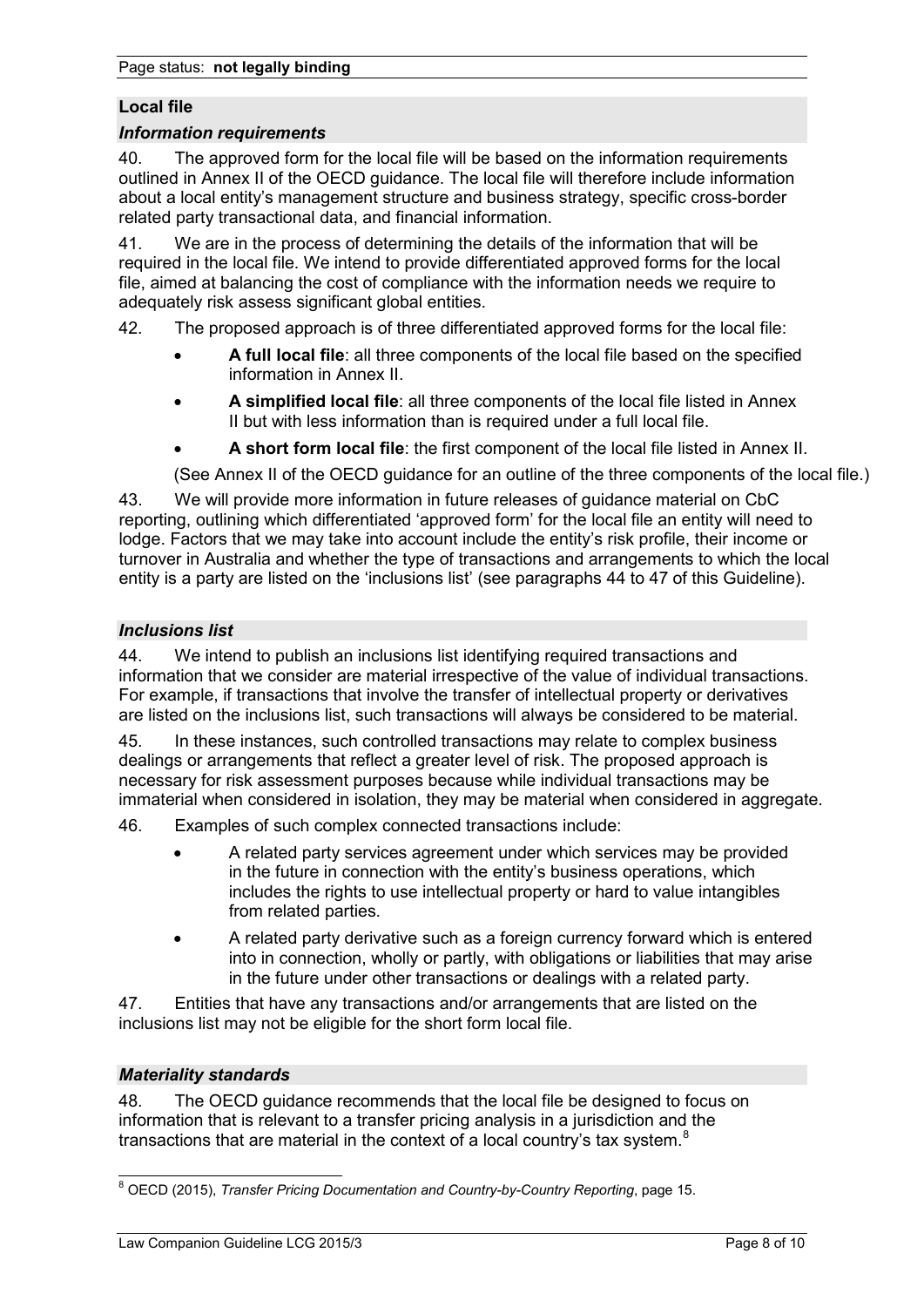It also recommends that individual countries establish their own materiality standards for local file purposes, based on local conditions.<sup>[9](#page-8-0)</sup>

49. In light of this OECD guidance, the differentiated approved forms for the local file may limit the information and documentation required for certain types of transactions.

# **Other reporting and documentation requirements**

# *International Dealings Schedule (IDS)*

50. CbC reporting is independent of the IDS, has a different scope, and applies only to significant global entities. Consequently, completing the IDS will not discharge a significant global entity's CbC reporting obligations.

51. Section A of the IDS requires limited quantitative information on controlled transactions. By contrast, CbC reporting requires considerably more detail; for example, the local file requires:

- a full breakdown of payments and receipts for controlled transactions into transaction categories and counterparty jurisdictions
- a description of material controlled transactions, and
- annual local financial accounts.

52. The information in the local file will, therefore, allow for a more refined risk assessment of a significant global entity's related party dealings and activities. However, when we design the three differentiated approved forms for the local file, we will consider ways to ensure that, as far as possible, that there is no unnecessary duplication in the reporting requirements.

# *Subdivision 284-E documentation*

53. Further guidance will consider any overlap between the local file and the transfer pricing documentation requirements of Subdivision 284-E to address the issue of how we will most efficiently administer these distinct obligations. We will specifically consider this issue in our ongoing dialogue with the representatives of affected taxpayers to get a better understanding of the basis for differentiating the approved forms for the local file and minimising duplication where possible.

# **Future guidance**

54. We are working on developing additional guidance to assist entities with applying CbC reporting.

55. We are also currently considering a number of technical matters. For example, we are currently designing the approved forms for each of the statements required by CbC reporting, including the differentiated approved forms for the local file and the principles that will determine the particular information requirements of these forms.

56. We value the input from all interested parties, including entities that are subject to CbC reporting. If you would like to be involved in the consultation process, please contact the CbC reporting project team at [CbCReporting@ato.gov.au.](mailto:CbCReporting@ato.gov.au)

#### **Commissioner of Taxation** 17 December 2015

<span id="page-8-0"></span><sup>9</sup> OECD (2015), *Transfer Pricing Documentation and Country-by-Country Reporting*, page 17.